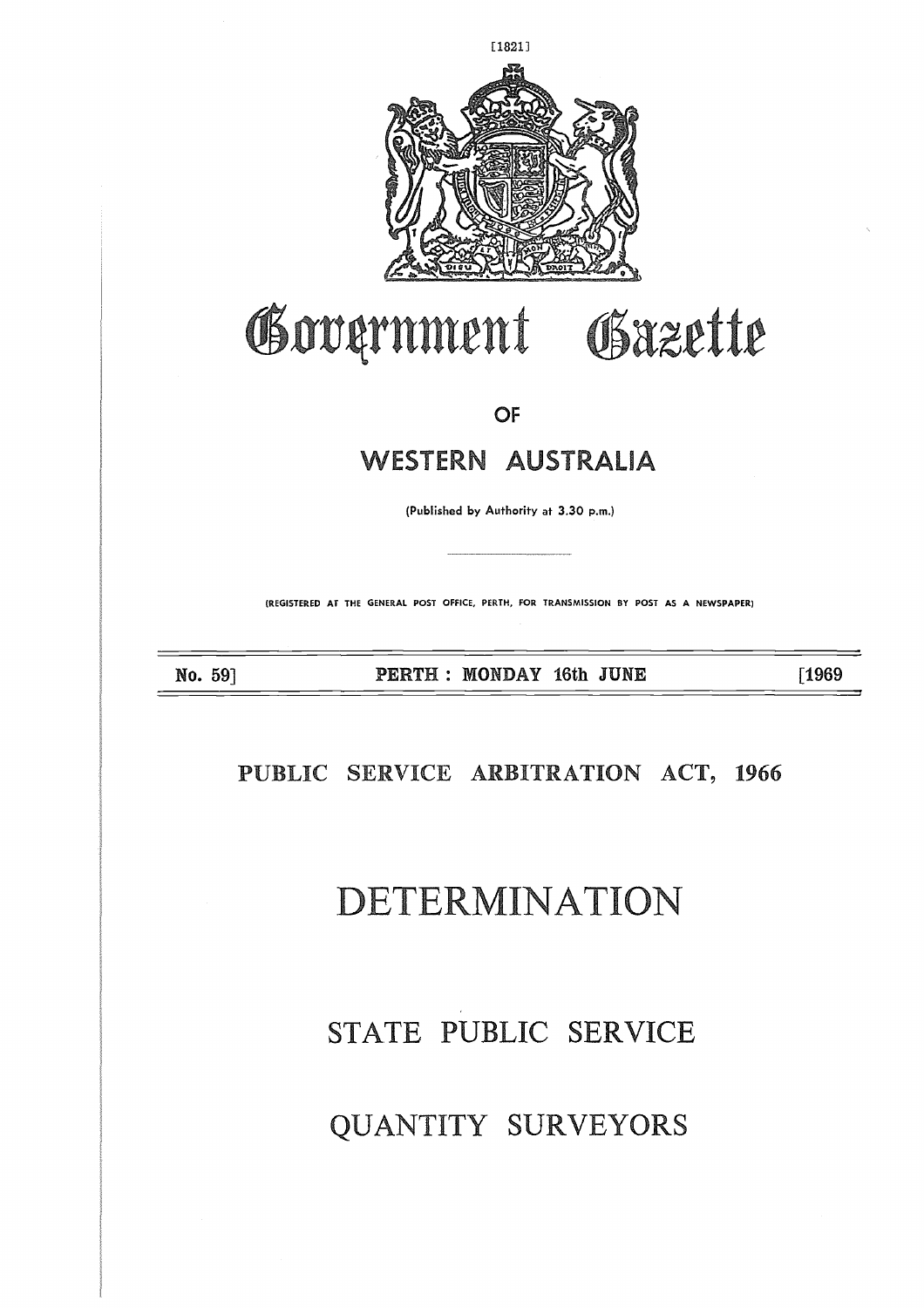### **PUBLIC** SERVICE ARBITRATION **ACT,** 1966

### STATE PUBLIC SERVICE

### Determination—Quantity Surveyors

PURSUANT to Section 12 of the Public Service Arbitration Act, 1966, I, James Bruce Crooks, Deputy Public Service Commissioner, hereby determine the salaries or salary ranges appropriate to offices covered by the Public Service Professional Division (Quantity Surveyors) Salaries Agreement, No. 55 of 1969, as at 23rd April, 1969, in terms of the salaries or salary ranges laid down in Clauses 5 and 6 of that Agreement.

For convenience the salaries or salary ranges allocated have been indicated by the following levels :—

|          |                             |   |                                                                                                    |                                                | Per Annum<br>$\mathbb{S}$                                   |
|----------|-----------------------------|---|----------------------------------------------------------------------------------------------------|------------------------------------------------|-------------------------------------------------------------|
| Level 1. | Quantity Surveyor           |   | First Year<br>Second Year<br>Third Year<br>Fourth Year<br>Fifth Year<br>Sixth Year<br>Seventh Year | $\cdots$<br>.<br>.<br>.<br>$\cdots$<br>.<br>.  | 3,680<br>3,810<br>4,080<br>4,360<br>4,640<br>4,920<br>5,200 |
|          | Level 2. Quantity Surveyor  |   | First Year<br>Second Year<br>Third Year<br>Fourth Year                                             | $\ddotsc$<br>$\cdots$<br>$\cdots$<br>$\cdots$  | 5,340<br>5,480<br>5,630<br>5,780                            |
| Level 3. | Senior Quantity Surveyor    |   | First Year<br>Second Year<br>Third Year<br>Fourth Year                                             | $\cdots$<br>$\ddotsc$<br>$\cdots$<br>$\ddotsc$ | 5,930<br>6,080<br>6,240<br>6,400                            |
| Level 4. | Quantity Surveyor in Charge | . | First Year<br>Second Year<br>$\hbox{Third Year}$                                                   | $\ddotsc$<br>.                                 | 6,720<br>7,020<br>7,320                                     |

J. B. CROOKS, Deputy Public Service Commissioner.